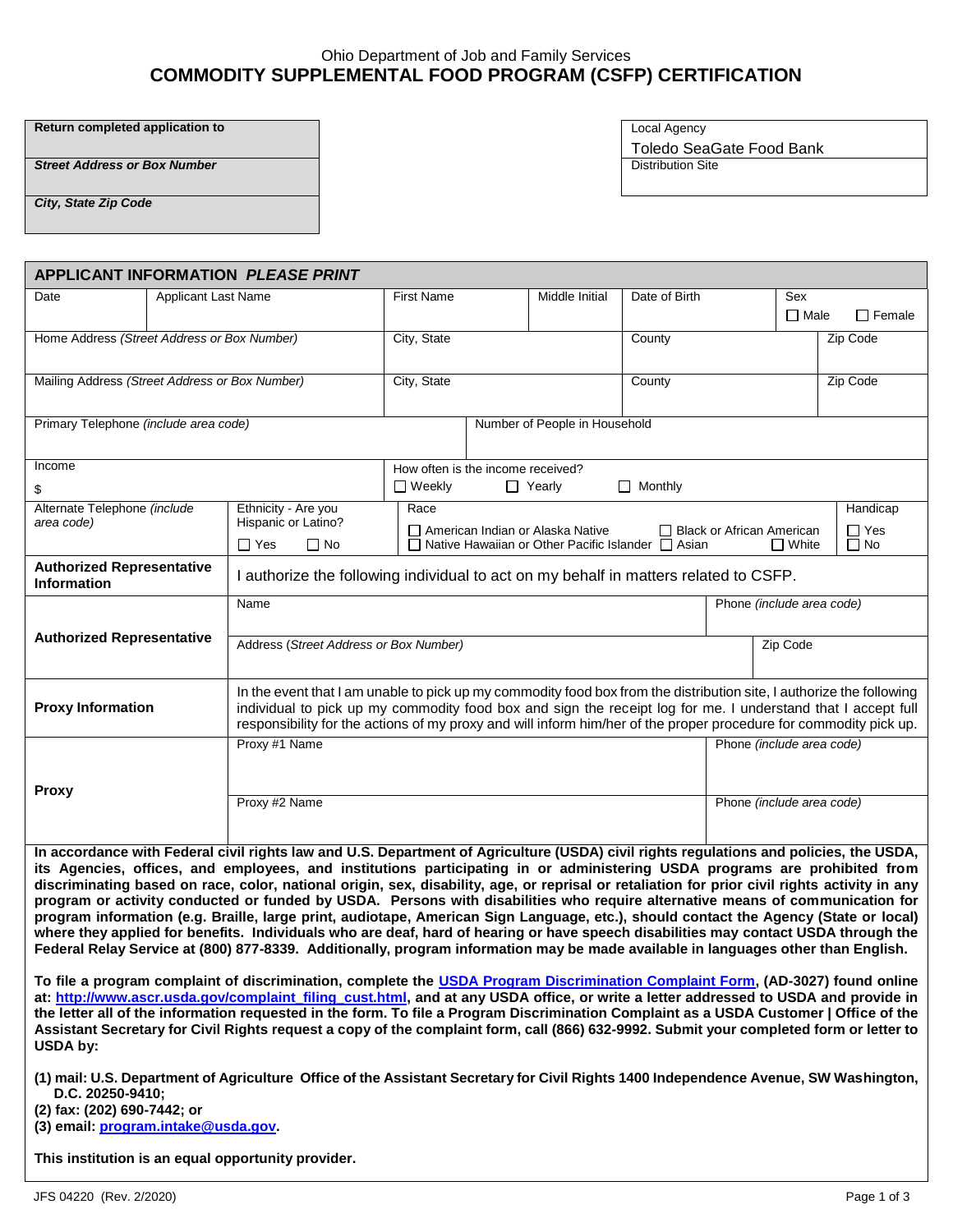# **APPLICANT AGREEMENT**

- 1. I certify that the information I have provided for eligibility determination is correct to the best of my knowledge.
- 2. This application is being completed in connection with the receipt of Federal assistance.
- 3. Program officials may verify information on this form.
- 4. I understand that deliberate misrepresentation may subject me to civil or criminal prosecution under State and Federal law.
- 5. I may appeal any decision by the local agency regarding my eligibility for the CSFP. A request for a fair hearing can be submitted to the local agency.
- 6. The local agency will make health service and nutrition education materials available to me and I am encouraged to participate in these services.
- 7. I understand that participating in more than one CSFP program at the same time is not allowed and will result in being removed from the program.
- 8. **I understand that I may be dropped from the program if I fail to pick up my commodity food box two (2) months in a row with no communication.**
- 9. I understand that the foods provided by CSFP are intended for the participant for whom they are prescribed.
- 10. I understand CSFP is a supplemental rather than a total food program.
- 11. I consent to the release of information by program staff to another CSFP agency to which I may transfer, and to officials of USDA and the Ohio Department of Job & Family Services.
- 12. I understand that I must report changes in household income, or changes in the composition of the household, within ten days after the change becomes known to the household.
- 13. I understand that physical abuse, or the threat of physical abuse, of CSFP staff is a program violation. My participation in CSFP may be terminated for this and for other program violations.
- 14. I have been advised on my rights and responsibilities under the CSFP.

#### **Please read the following statement carefully, then sign the form and write in today's date.**

This application is being completed in connection with the receipt of Federal assistance. Program officials may verify information on this form. I am aware that deliberate misrepresentation may subject me to prosecution under applicable State and Federal statutes. I am also aware that I may not receive CSFP benefits at more than one CSFP site at the same time. Furthermore, I am aware that the information provided may be shared with other organizations to detect and prevent dual participation. I have been advised of my rights and responsibilities under the program. I certify that the information I have provided for my eligibility determination is correct to the best of my knowledge.

**Your response to the following question does not affect consideration of this application.** I authorize the release of information provided on this application form to other organizations administering assistance programs for use in determining my eligibility for participation in other public assistance programs and for program outreach purposes. **Please indicate decision by placing a checkmark in the appropriate box.**  $\Box$  YES  $\Box$  NO

Applicant Signature Date Date of the Date of the United States of the Date of the Date of the Date of the Date

### **TO BE COMPLETED BY PROGRAM STAFF**

| Date of Initial Application                                                                                                                                               | Eligibility |            |           | <b>Determination</b>           | Date Certified/Denied |      |  |  |  |  |
|---------------------------------------------------------------------------------------------------------------------------------------------------------------------------|-------------|------------|-----------|--------------------------------|-----------------------|------|--|--|--|--|
| Received                                                                                                                                                                  | Income      | $\Box$ YES | $\Box$ NO | Eligible<br>$\mathsf{L}$       |                       |      |  |  |  |  |
|                                                                                                                                                                           | Residency   | $\Box$ YES | $\Box$ No | Not Eligible<br>$\Box$         | Certification Period: |      |  |  |  |  |
|                                                                                                                                                                           | Age         | $\Box$ YES | $\Box$ NO | □ Eligible and On Waiting List | From<br>to            |      |  |  |  |  |
| I hereby certify that this assessment was made in compliance with federal and state program guidelines. All eligibility criteria were applied as<br>defined by the ODJFS. |             |            |           |                                |                       |      |  |  |  |  |
| Signature                                                                                                                                                                 |             |            | Title     |                                |                       | Date |  |  |  |  |
|                                                                                                                                                                           |             |            |           |                                |                       |      |  |  |  |  |
| Date Recertification<br>In order to continue receiving CSFP benefits, you will need to complete the recertification process.<br>Due By:                                   |             |            |           |                                |                       |      |  |  |  |  |
| Notes:                                                                                                                                                                    |             |            |           |                                |                       |      |  |  |  |  |
|                                                                                                                                                                           |             |            |           |                                |                       |      |  |  |  |  |
|                                                                                                                                                                           |             |            |           |                                |                       |      |  |  |  |  |
|                                                                                                                                                                           |             |            |           |                                |                       |      |  |  |  |  |